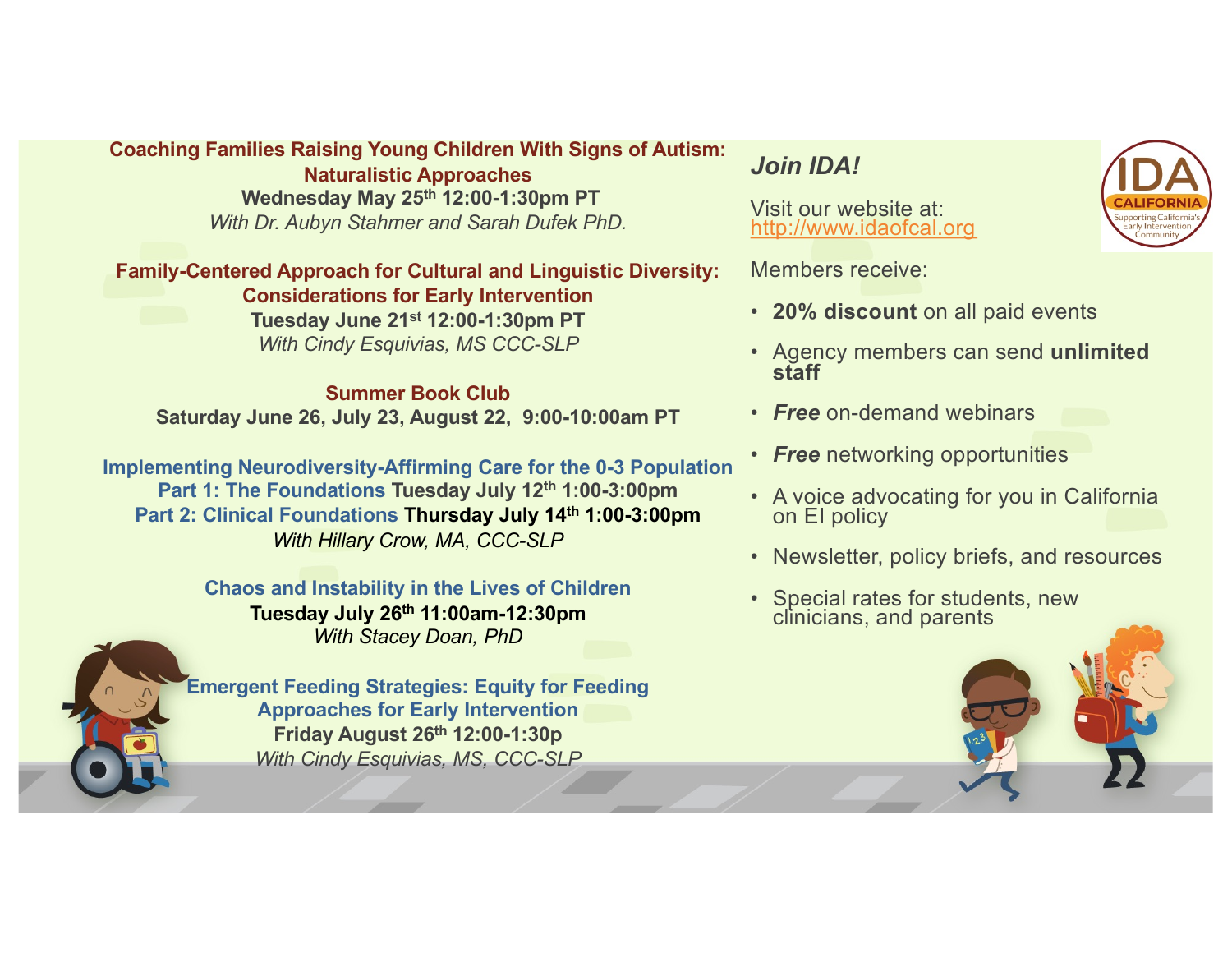# Bunker Babies: Review of preliminary research on the effects of Covid 19 on young children's development

Tracey Tasker, MBA, MA, CCC/SLP IDA Co-Chair Membership Outreach and Belonging mail@idaofcal.org 5/20/2022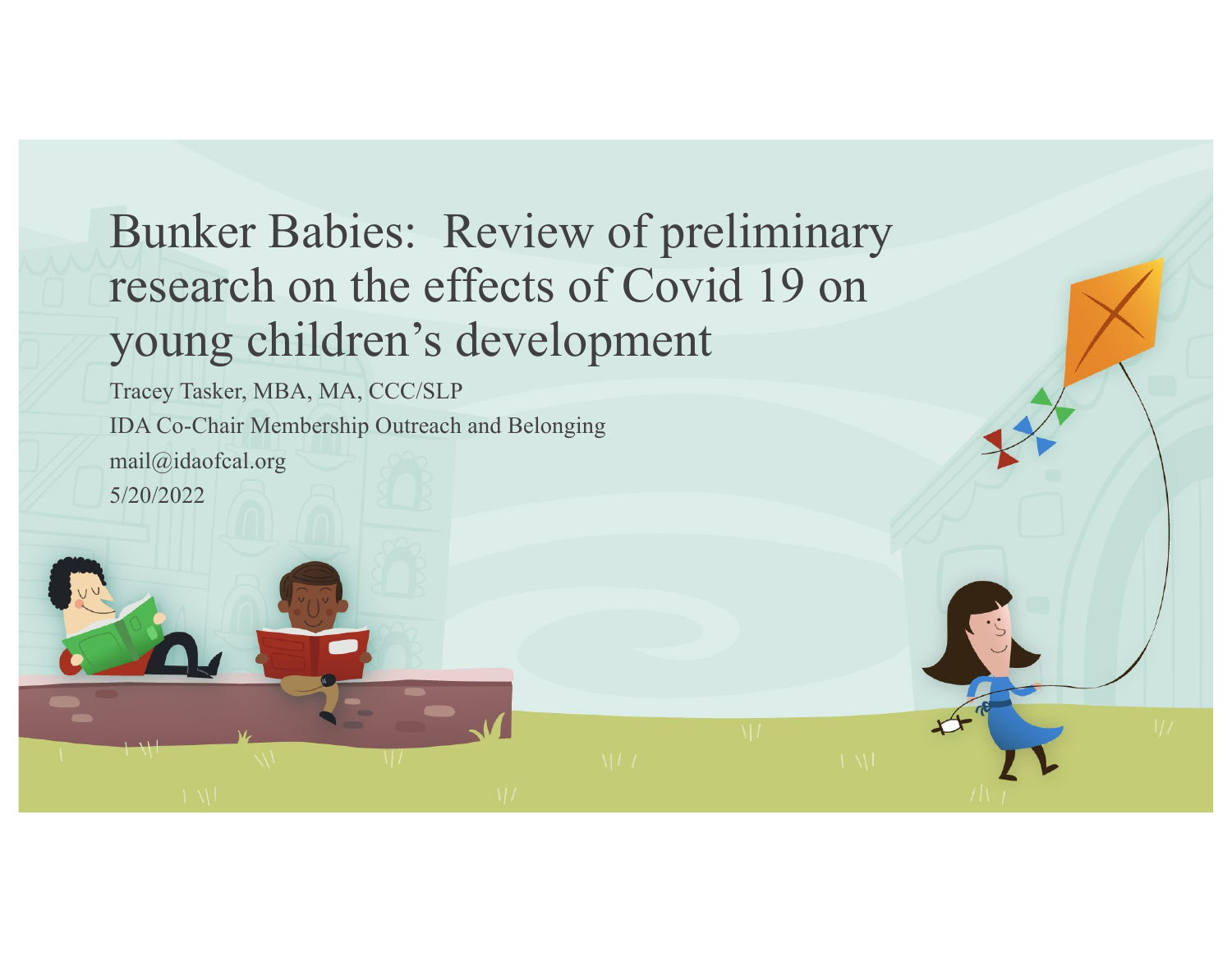# Preliminary research on developmental delays

- Brown University study of 39 children enrolled in longitudinal study prior to the pandemic (January 2019) to 188 children born after July 2020 using Mullen Scales. (Deoni et al. 2021)
	- Cognitive scores were significantly reduced during the pandemic by 27 to 37 points (almost 2 standard deviations)
		- Significantly reduced verbal, motor, and overall cognitive performance
		- Follow up research recorded parent-child interactions at home and found the number of words spoken by parents to their children, and vice versa in the past 2 years has been lower than in previous years
- Columbia University Irving Medical Center study of 255 infants born between March and December 2020, parents completed a 6-month ASQ-3 assessment (Shuffrey et al. 2022)
	- Exposure to maternal SARS-CoV-2 infection was not associated with differences on any ASQ subdomain at 6 months



• Both exposed and unexposed infants born during this period had significantly lower scores on gross motor, fine motor, and person-social subdomains compared with infants born before the pandemic.

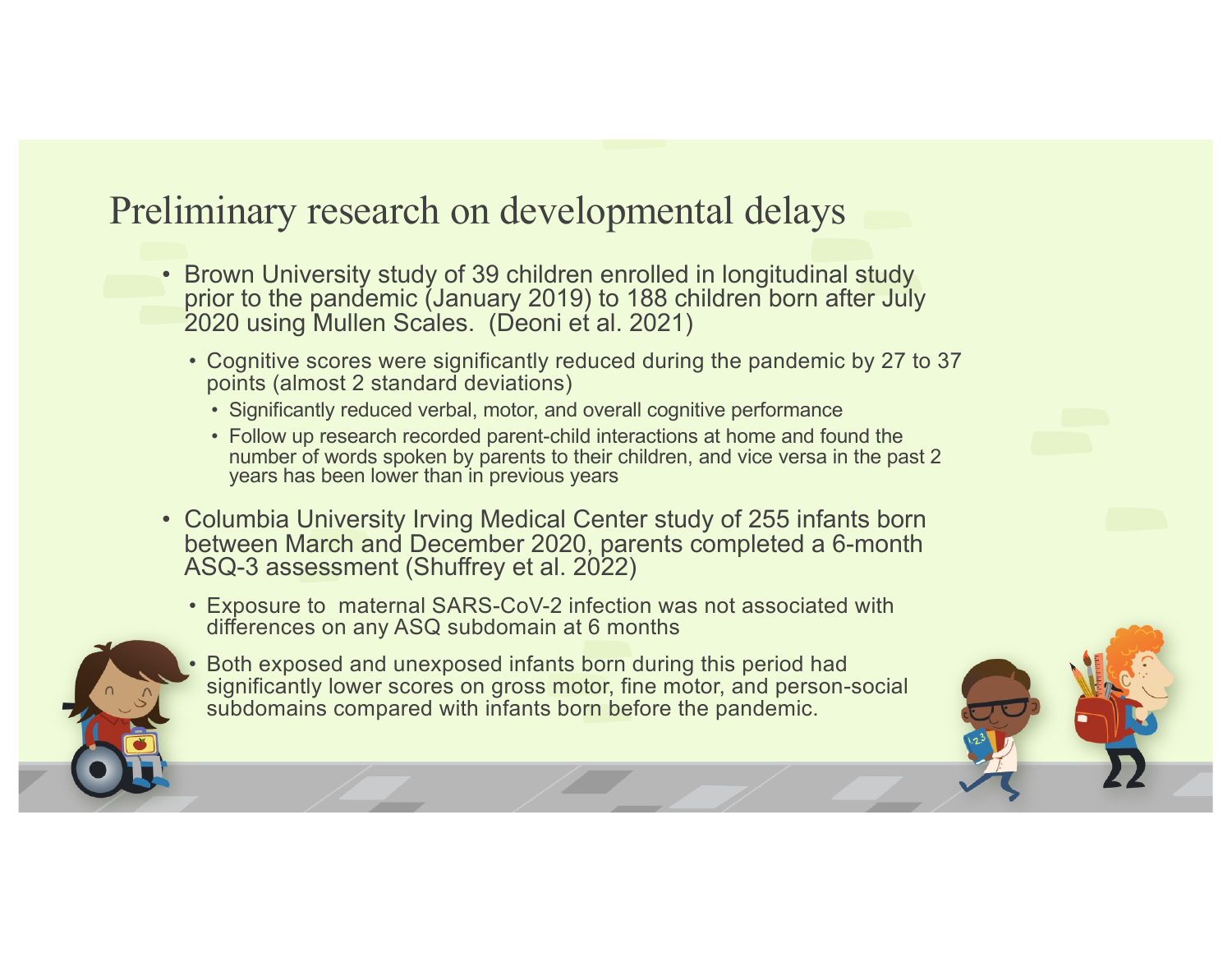## Preliminary research on developmental delays

- Southern Illinois University, assessed (6, 12,18, 24, and 36-month intervals) pre-pandemic and post-pandemic ASQ3 scores for 1,024 children distributed among 2 pediatric practices
	- There were no significant differences in aggregate scores for the overall sample
	- There were statistically significant differences in domain scores by age
		- Postpandemic problem-solving scores decreased among 6-month olds while increasing among 24-month-olds
		- Slight decrease in post-pandemic scores in the communication domain among 6- and 12 month olds
- University of Oklahoma National survey among 705 participants across 47 states for children aged 0 to 8 on play activities during early social distancing (Casey et al. 2022, Beers Dewhirst 2021)
- 
- Almost 2/3 of parents felt indifference or that it was difficult to play with their children during social distancing
	- Parents' perspective was that keeping their children at home away from othe children was affecting play behaviors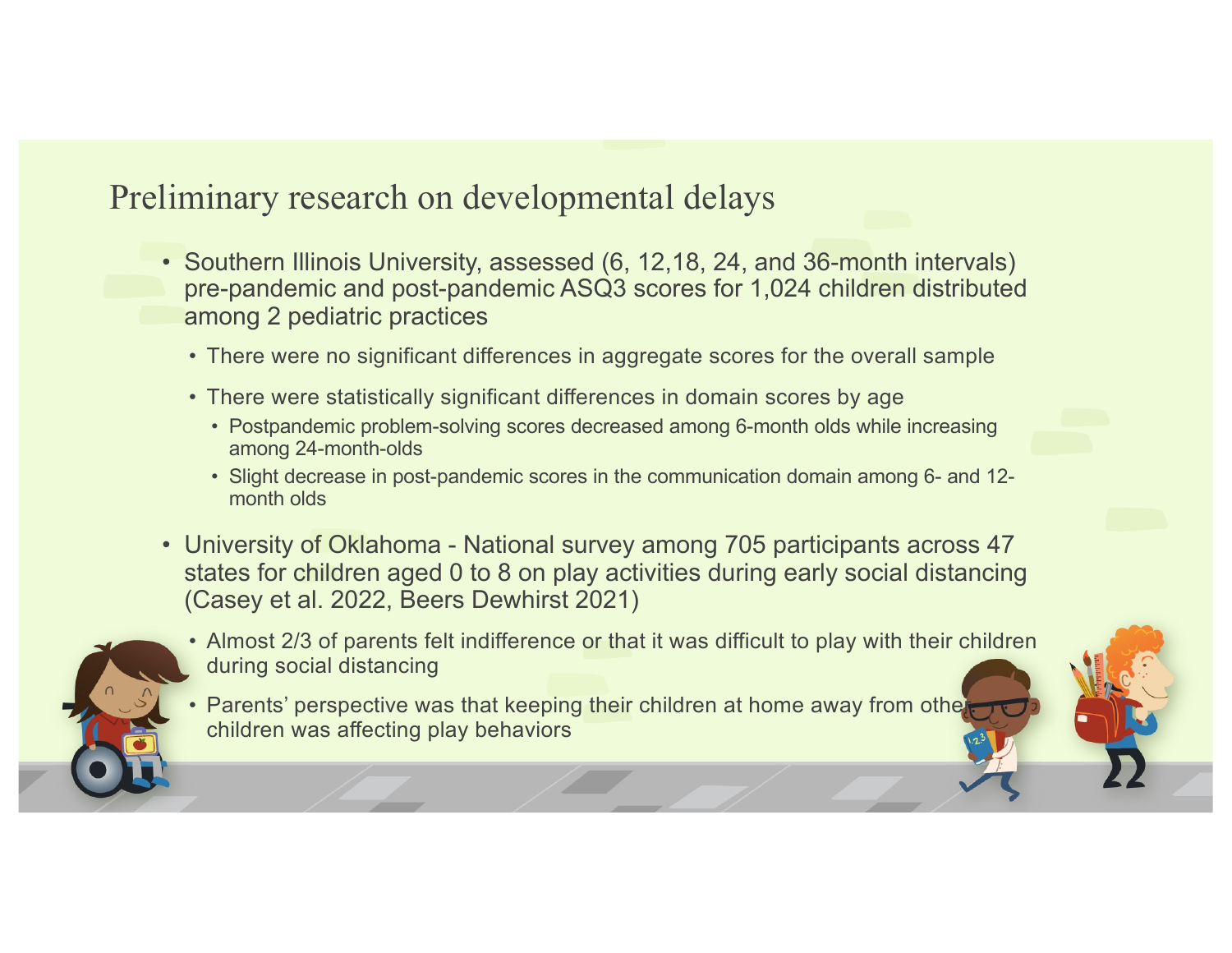#### International data on delays

- University of Calgary in Canada compared developmental screening using ASQ3 of 1,623 1-year-old infants born between April 2020 to November 2020 to infants born pre-pandemic (Giesbrecht et al. 2022)
	- Infants born during the pandemic had lower mean scores relative to pre-pandemic infants in all domains except problem-solving.
	- Infants had a significantly higher risk for developmental delay in the communication and person-social domains for scoring 2 standard deviations below the mean.
- UK Government education inspectorate Ofsted based on a small sample of 70 early year providers reported
	- Delays in speech and language with limited vocabulary and adverse social skills
	- Regressions in independence and self-care skills
	- Delays in crawling and walking
	- Toddlers and preschool children needed extra support with sharing and taking turns
- Lund University, Sweden online survey among 382 preschool staff between January to March 2021 (Andersson et al. 2022)



• Social distancing between staff and parents resulted in distance from the children as children perceived the distance between parents and staff as a sign of distrust and consequently this negatively impacted the child-staff relationship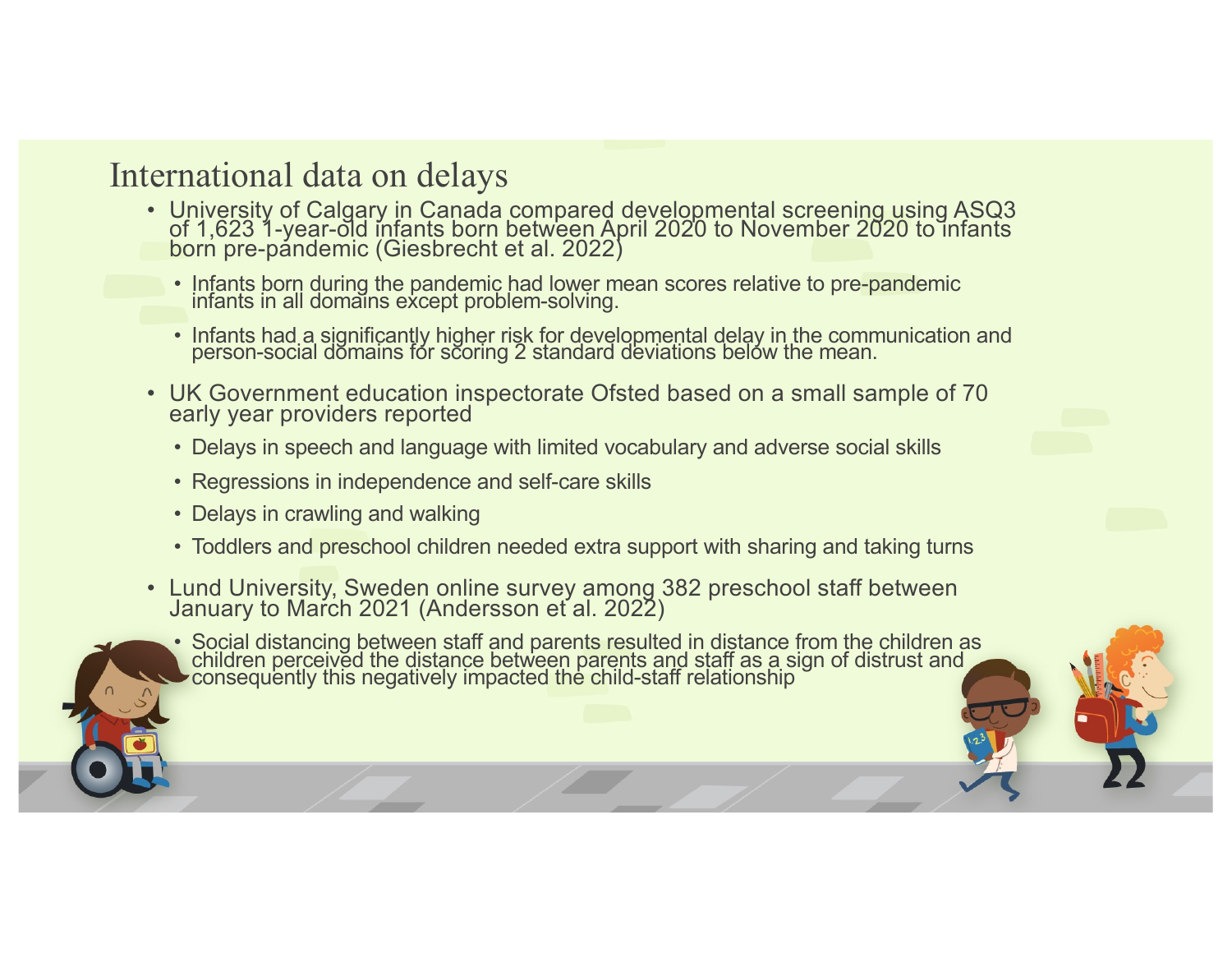## Language Development across the globe during lockdown

- Vocabularies of 1,742 children between 8 to 36 months(68% of the sample were below 24 months of age) across 13 countries and 12 languages was evaluated at the beginning and end of the first lockdown period (in each country) from March to September 2020 using the MacArthur Bates CDI (Kartushina et al. 2022)
	- Children who had less passive screen exposure and whose caregivers read more to them showed larger gains in vocabulary development during lockdown, after controlling for SES and other caregiver-child activities.
		- Children with no exposure to screens were reported to have the largest vocabulary gains relative to norms
		- Children with less passive screen exposure showed greater gains in expressive, but not receptive vocabulary
		- The *time spent on shared book reading significantly correlated with gains in receptive vocabulary*, but not expressive vocabulary
	- Children gained more words than expected (norms) during lockdown, authors attribute to "faucet" moments when shared aspects of the child's environment are removed and the home environment is particularly important for development.



*33.9% of parents in California read to their baby every day, which is lower than the national average of 36.8% (State of Babies 2022, Zero to Three)*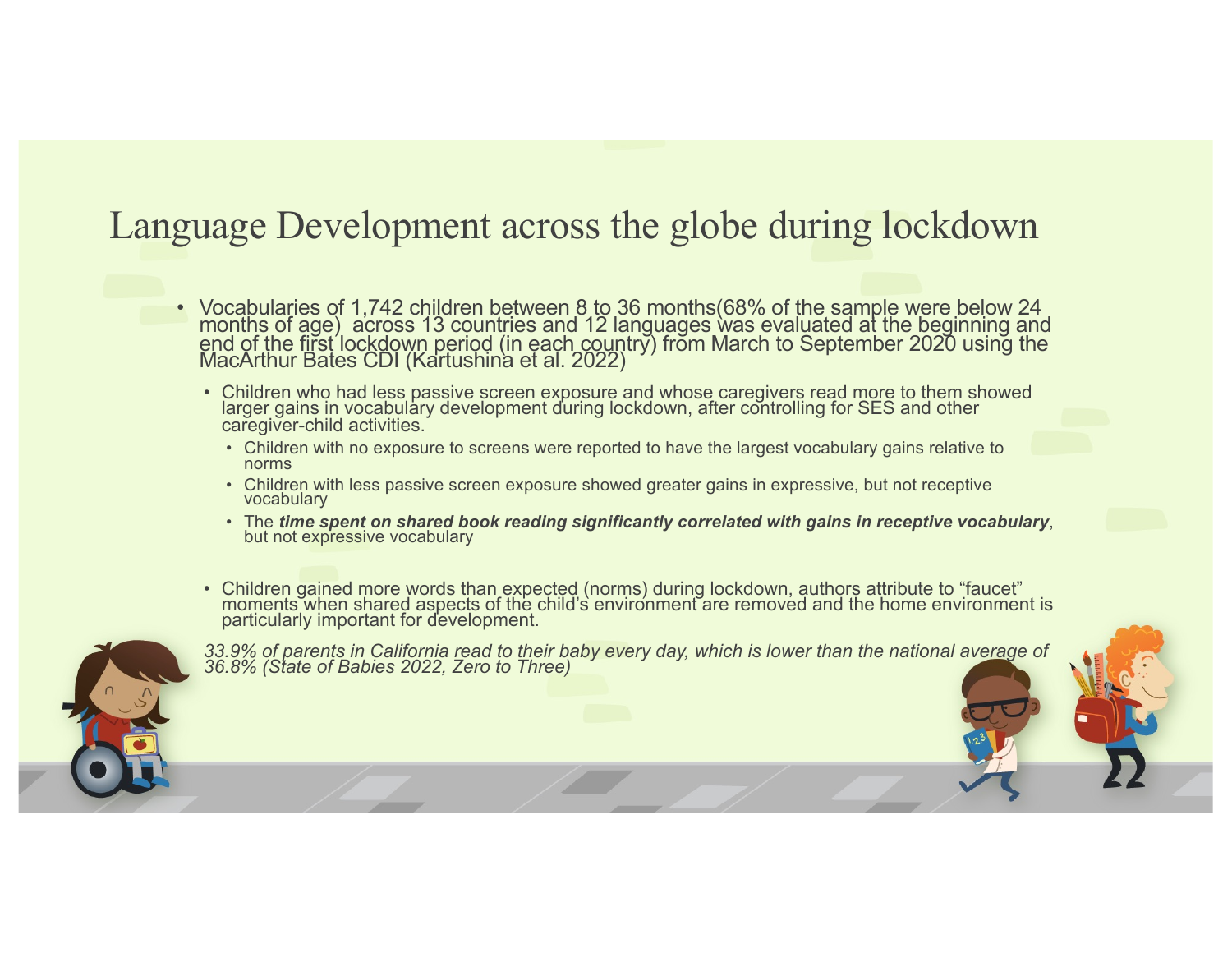### Research on masks and infants

- 23 mother-infant dyads (5 to 19-month-olds) filmed themselves playing without a mask, putting a mask on, and then again without the mask. (Tronick and Snidman 2021)
	- In all but 2 of the interactions children showed no change in affect or quality of social engagement
- 24 infant-mother dyads (average age of 22 months) in Singapore were shown a video of a woman speaking words with no mask, a cloth mask, and a face shield (Singh et al. 2020)
	- Infants were able to recognize familiar words when hearing words through opaque masks but struggled when hearing words with a face shield
- Limitations of studies:
	- Very small sample sizes
	- In Tronick study, as they stated "infants and mothers know each other and have routines that underlay their interactions."
	- In Singh study, children were shown an unfamiliar speaker through a video, clear mask was a large face shield covering the entire face including the eyes.
		- They attributed distortion due to refraction and reflection of the plastic surface, however, a mask covering the mouth only is not a fair comparison to a mask covering the entire face and reflection and refraction would be worse over a video screen

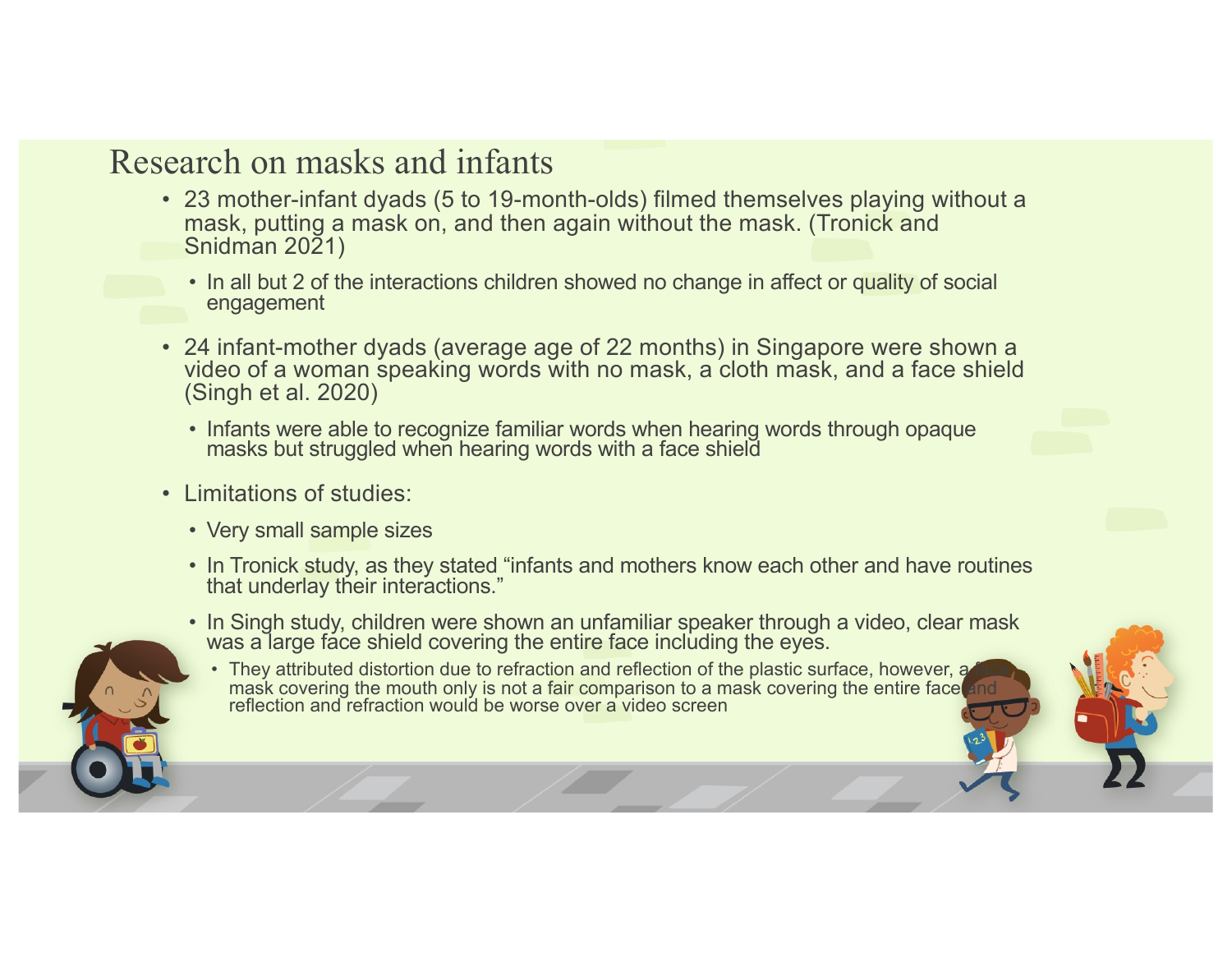#### Additional considerations on effects of opaque masks on language development

- Bilingual infants rely more on audiovisual speech cues (look longer at the speaker's mouth) than monolingual infants who shift their attention from the mouth at 8 months to both the eyes and mouth at 12 months
- Autistic children studied at 2 years old tended to look more at a speaker's mouth than the eyes unlike typically developing toddlers

Source: Lekowicz & Hensen-Tift 2012)

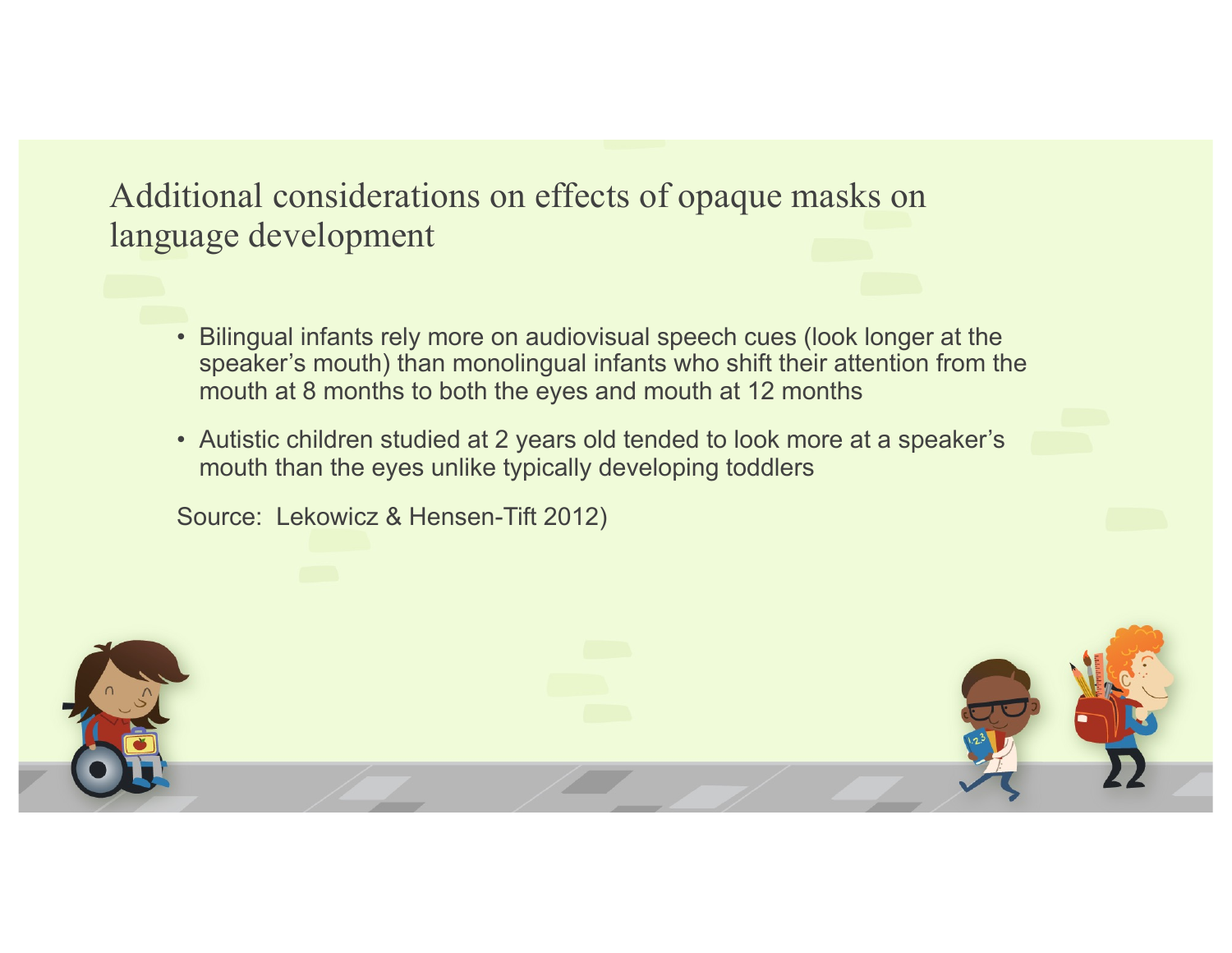## Impact of face mask on word recognition in young children with hearing loss during Covid

- Thirteen children (3 to 7 years old) watched a recording of words spoken with no mask, a surgical mask, a face shield and a clear mask (Lipps et al. 2021)
	- Word recognition was significantly poorer for surgical masks and transparent face shields (apron masks)
	- The ClearMask condition was not significantly worse than no mask condition for words in quiet environment
	- This study replicated an earlier study (Lalande et al. 2021) with older children (7 to 18 years olds) who found that children who are DHH (Deaf/Hard of Hearing) benefitted more from visual cues with clear masks, and audiovisual speech perception was the least affected by transparent masks.

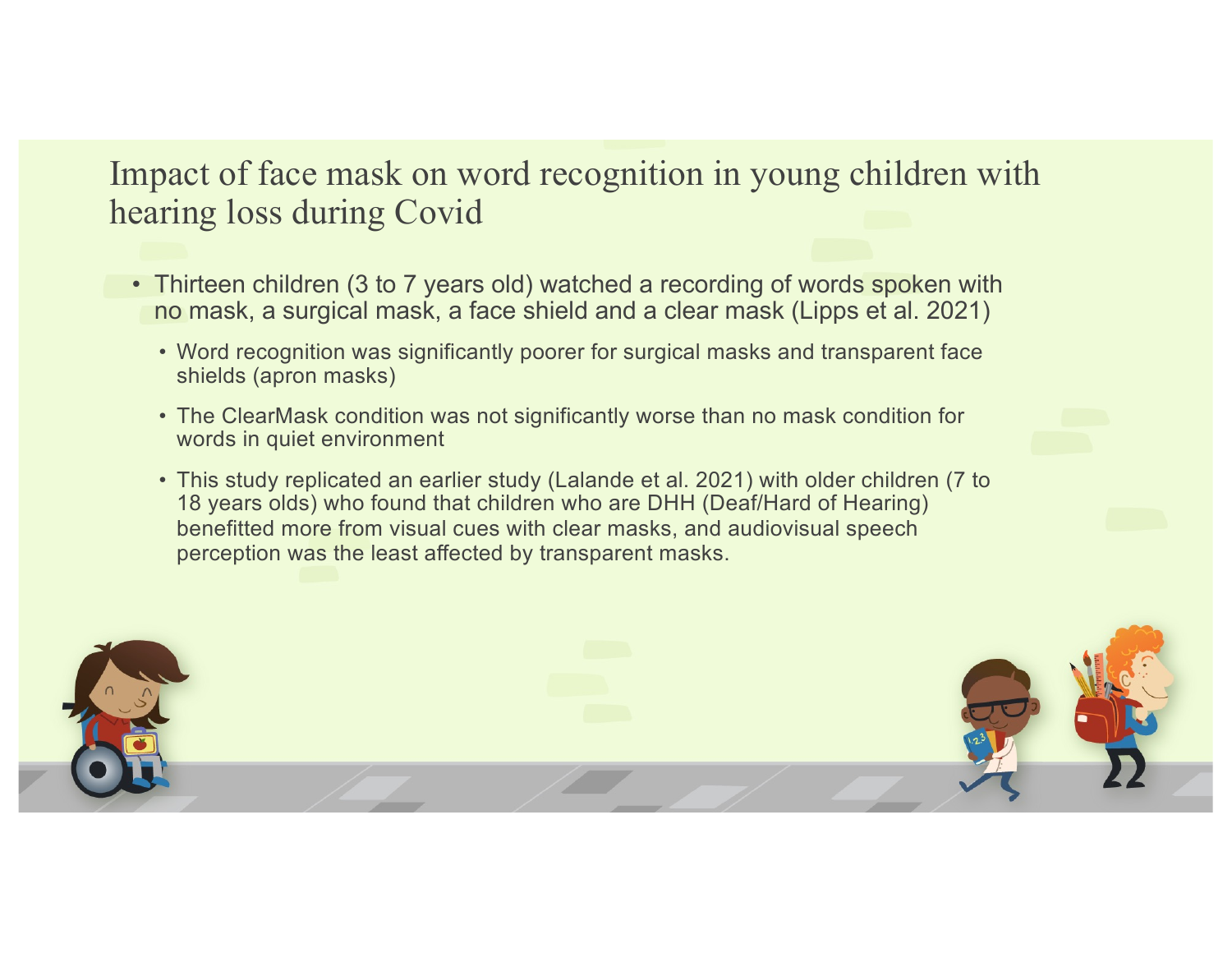# Additional impacts of Covid to DHH children and families

- University of Kentucky study of parents of DHH preschool-aged children (Anschultz 2021)
	- Parents of DHH children interviewed reported trouble accessing services during the pandemic and the difficulty was often correlated with socio-economic status and educational attainment
		- Parents had difficulty maintaining hearing devices with some children not wearing their hearing aids for up to a year
	- Children lost access to ASL for programming and as young DHH children cannot read closed captioning does not meet their needs. Virtual schooling platforms such as Zoom are normed to spoken language spotlighting speakers who make noise. (Whitney & Whitney 2021)
	- The change of attenuation from 4dB increases from a basic medical mask increase to 12 dB for N95 masks, this small change can be significant for speech understanding for a DHH child. The attenuation combined with the loss of audiovisual cues (lip reading) can significantly affect speech perception. These visual cues are particularly important during critical periods of speech and language development. (Charney et al. 2020)

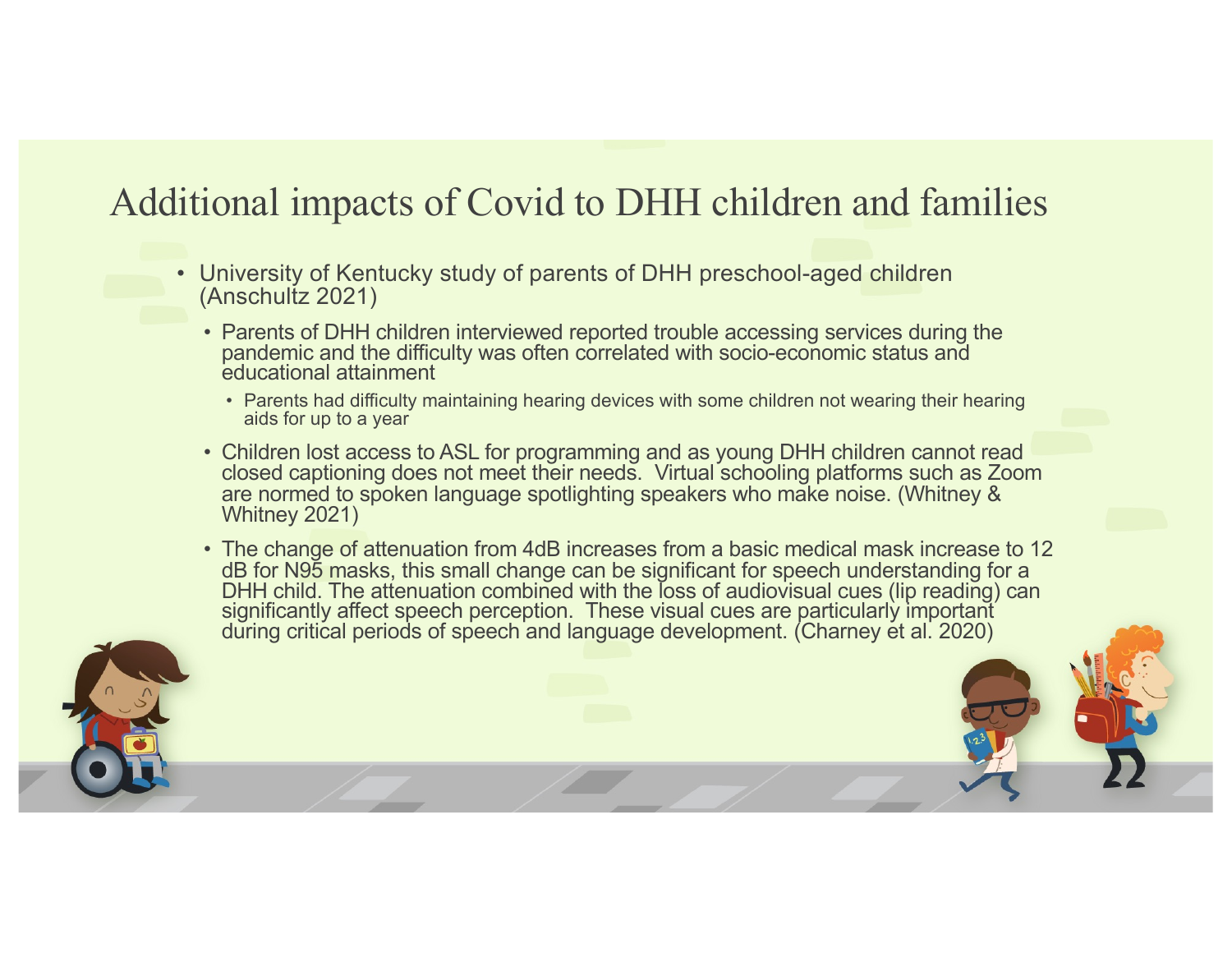## Ripple effect of parental stress on children's stress and behavior

- Increases in children's internalizing symptoms of stress increased from pre- pandemic to pandemic (May to August 2020) and that higher levels of Covid stress were associated with increased maternal depression. *Maternal depression and children's behavior symptoms were correlated*. (Doan et al 2022)
- Pandemic related stress during April 2020 through May 2020 was significantly associated with *higher maternal psychological distress which was significantly associated with higher negative parenting* which was significantly associated with higher child behavior problems (Shelleby et al. 2022)
- Penn State 204 families with children average age of 4 years old identified psychological impact of Covid 19 (Fosco et al. 2021)
	- Disruptions to family functioning during the pandemic predicted increases in children's maladjustment including stress and behavior problems
	- *Increased harsh and lax discipline* predicted changes in children's maladjustment

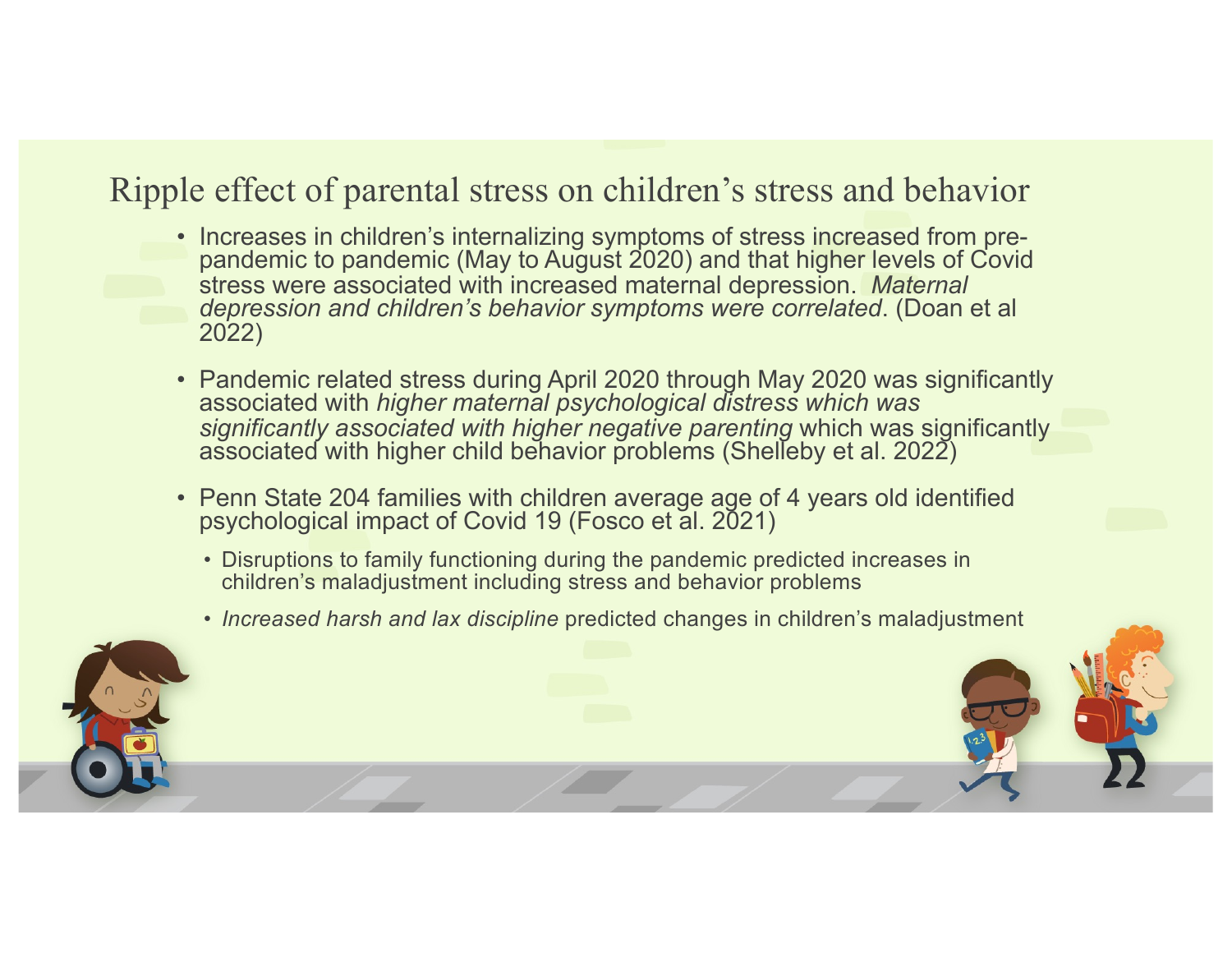# Inequities compound negative effects

- University of Washington examined maternal mental health as a predictor of child adjustment during the pandemic among 147 first time mothers of young toddlers living in low-income context (Thompson et al. 2021)
	- The greater the increase in maternal mental health symptoms predicted greater child adjustment problems
	- Maternal mental health predicted children's early level of adjustment problems and changes across 6 months of the pandemic.
	- *Covid 19 contextual hardships (employment/childcare loss) predicted changes in maternal mental health and Covid 19 health risks compounded symptoms*

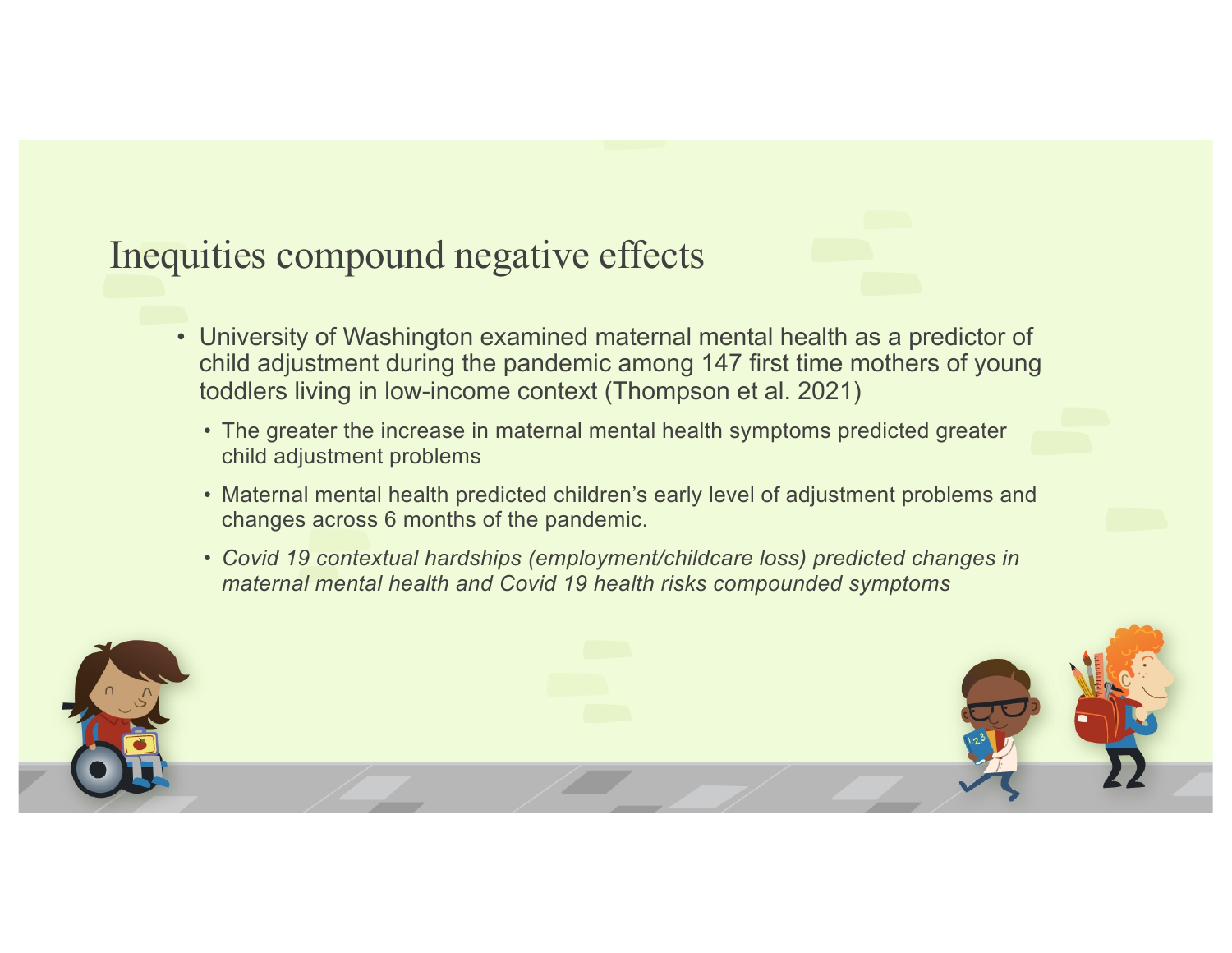## Maternal stress has long term impacts on development

- Developing Brain Institute at Children's National Hospital, Washington DC (5/22)- Babies born to women who are stressed out during pregnancy may be more likely to experience social, emotional and learning problems
	- Infants showed brain changes in key areas of the developing brain, including the hippocampus which is tied to learning and memory and helps regulate emotions
- Washington State University (3/19/21) 160 pregnant and postpartum women who delivered babies from April 28 to June 30, 2020
	- 52% worried about babies contracting Covid 19, 27% couldn't obtain healthy food, and 25% missed prenatal appointments
	- *Pregnant women were more stressed than postpartum women*

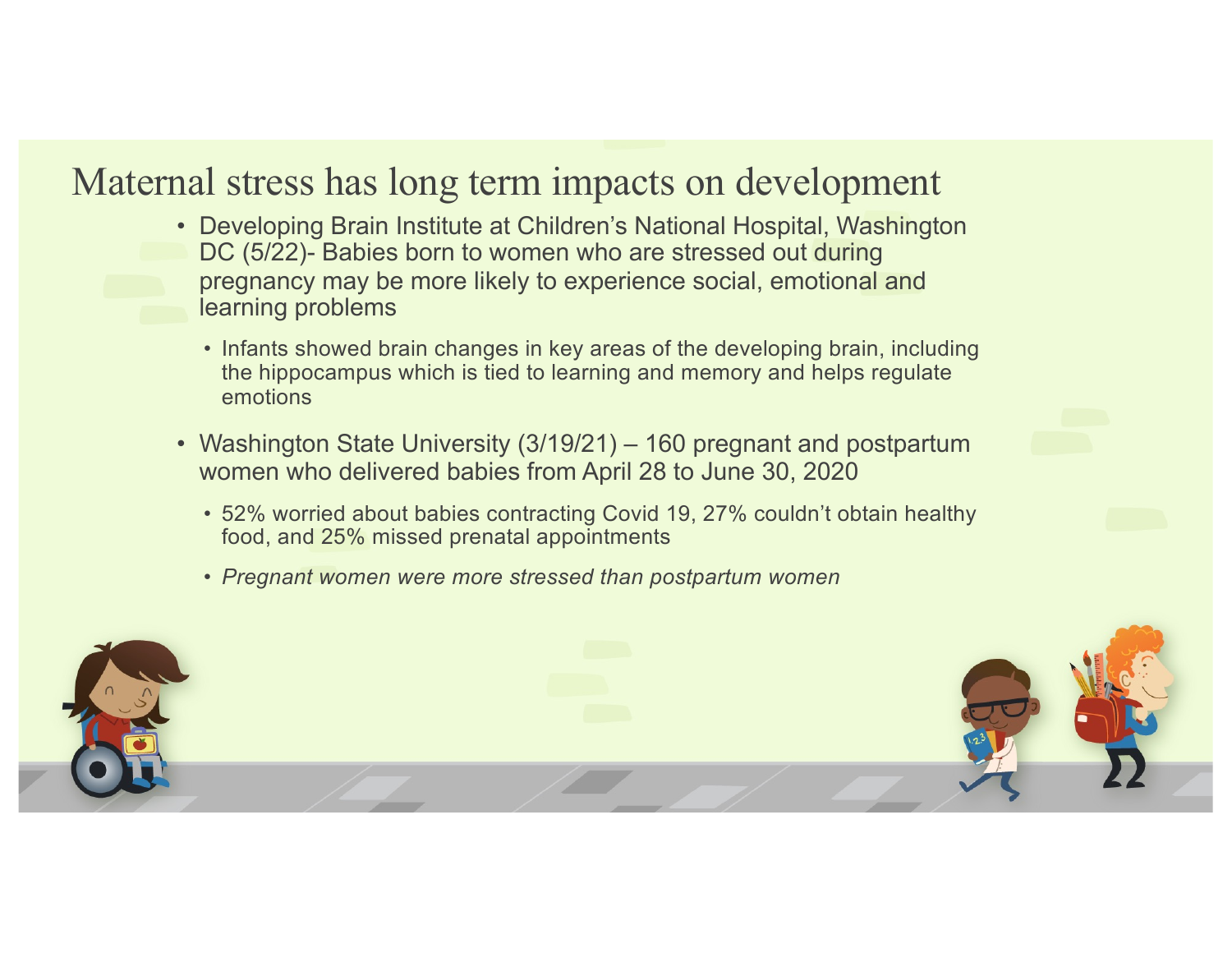## Maternal Stress, Depression and Development

- Canada (pre-print Adams 2022) reported an increased risk of developmental delays among 1-year-olds born between April and November 2020 and a link between higher levels of stress by pregnant women during the pandemic and changes to babies' brain development
- University of Calgary (Manning et al.) surveyed 8,000 women who were pregnant during the pandemic
	- Approximately half reported anxiety and one-third reported depression which was much higher than in pre-pandemic years
	- MRI imaging scan of 75 babies 3 months after birth to people who reported prenatal distress (anxiety/depression)
		- Different structural connections between their amygdala, brain region involved in emotional processing and their prefrontal cortex, brain region responsible for executive functioning
		- Previous small study (Lebel 2015) found link between prenatal depression and brain connectivity in same areas and found that in boys those brain changes correlated with aggressive and hyperactive behavior at preschool age

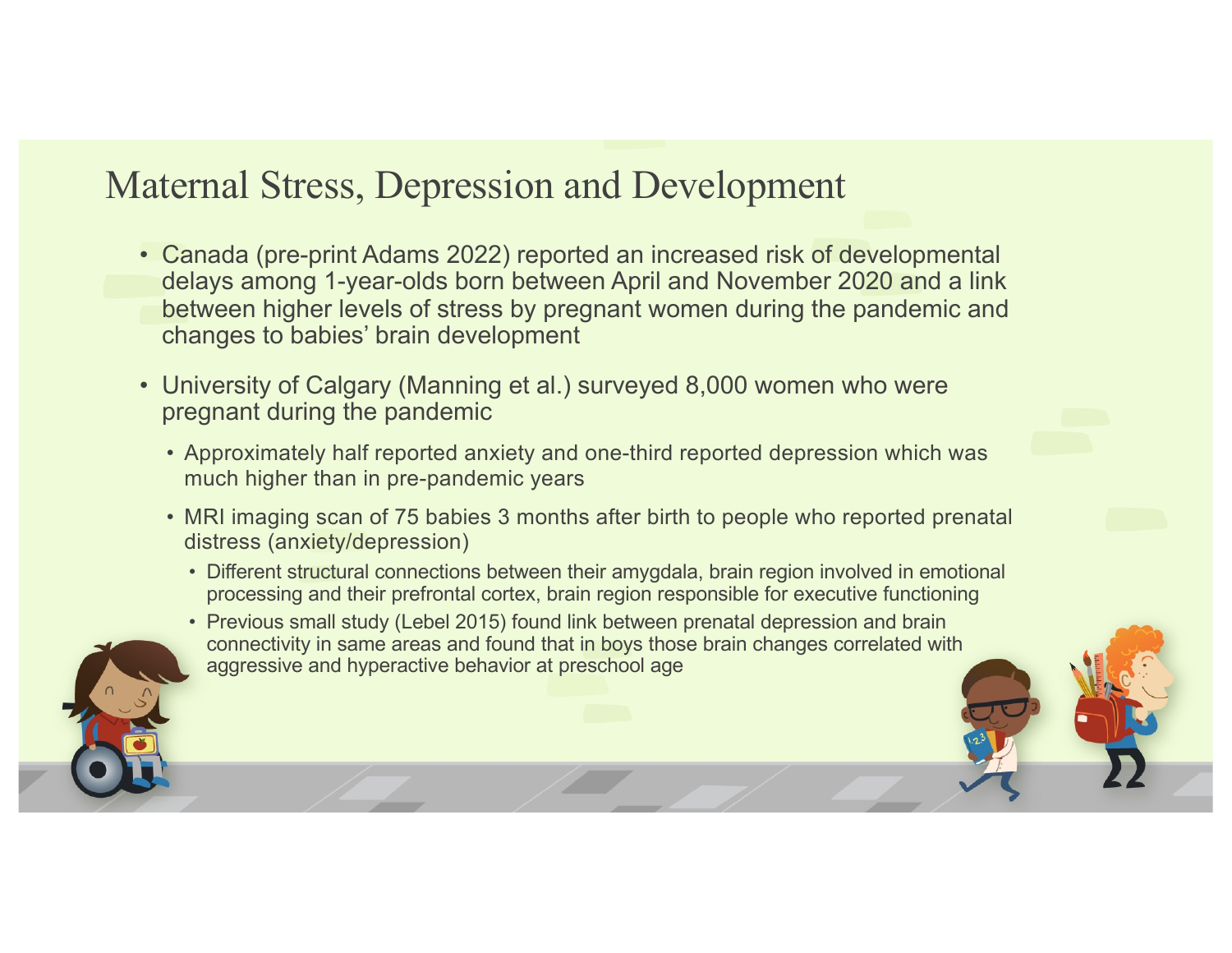## Inequities affect outcomes

- National survey among 1,836 mothers of preschoolers conducted in May 2020 (Kracht et al 2021)
	- Most mothers reported that preschoolers were less physically active and increased their screen time
	- Preschoolers in high chaos households (**crowding,** noise, and disorder in the home) had less physical activity and more screen time when compared to low chaos households
	- Mothers who viewed routines as "less/not important" reported more preschooler screen time compared to mothers who viewed routines as "very important"

*28% of California babies are living in crowded housing versus national average of 15.4% (State of Babies 2022, Zero to Three)*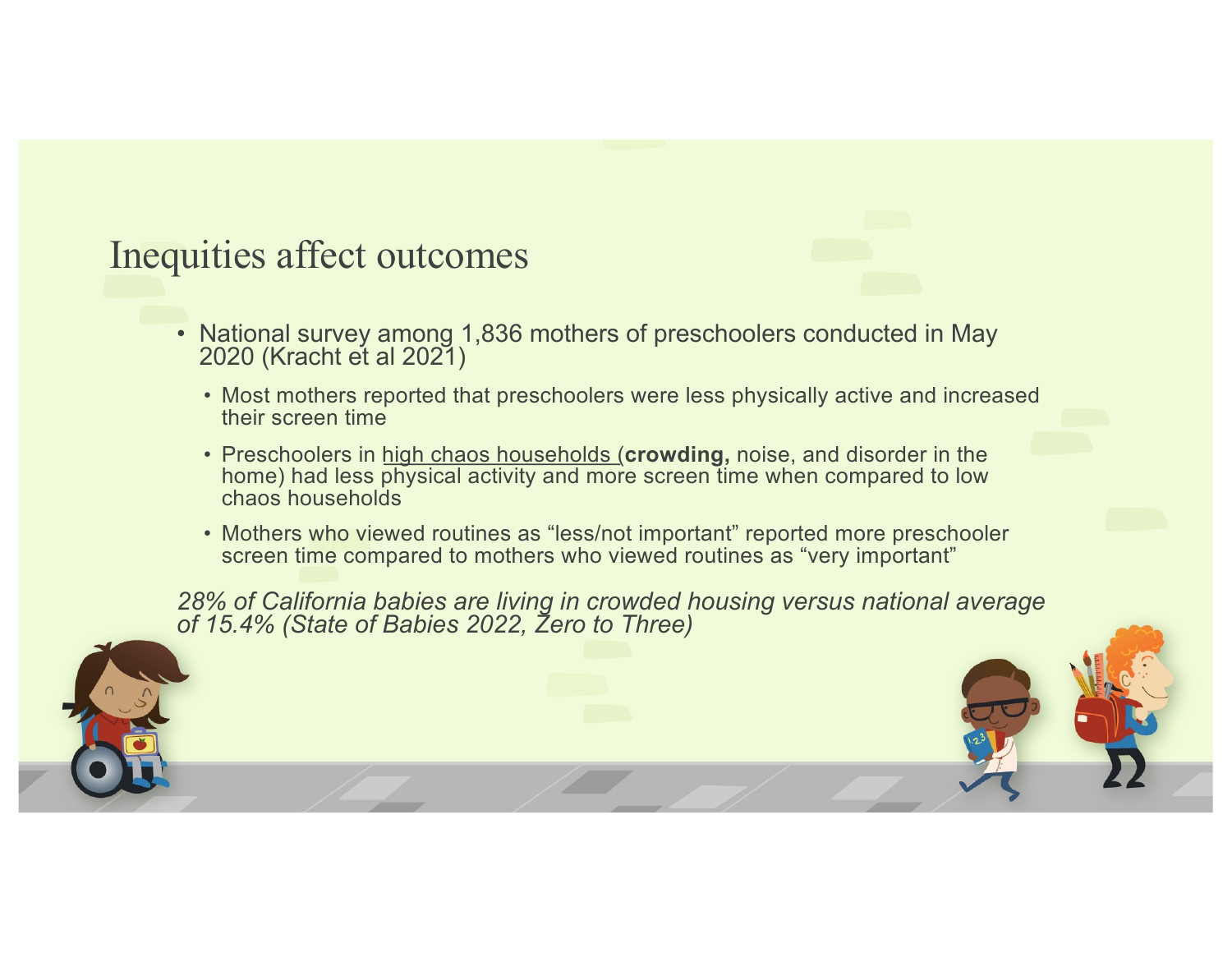## Inequities affect outcomes

- RAPID-EC online survey among 10,707 families across all 50 states (Fisher et al. 2021) found:
	- Pandemic caused a "chain reaction of hardship" for many families with young children including material hardship for basic needs, no less than 1 in 4 households which equates to 3.6 million families
		- *As the severity of material hardship increased, so did emotional distress in both parents and children*
		- The proportion of Black and Latinx families unable to pay for basic needs was twice that of White families
	- Families with a child with special needs have disproportionately greater challenges including higher rates of material hardship, higher rates of emotional distress for both parents and children and higher healthcare disparities
		- *50% of special needs children missed a well-baby or well-child visit, significantly more than the 39% of other households*

*Only 27.7% of babies in California receive developmental screening which is lower than the national average of 33.8% (State of Babies 2022, Zero to Three)*

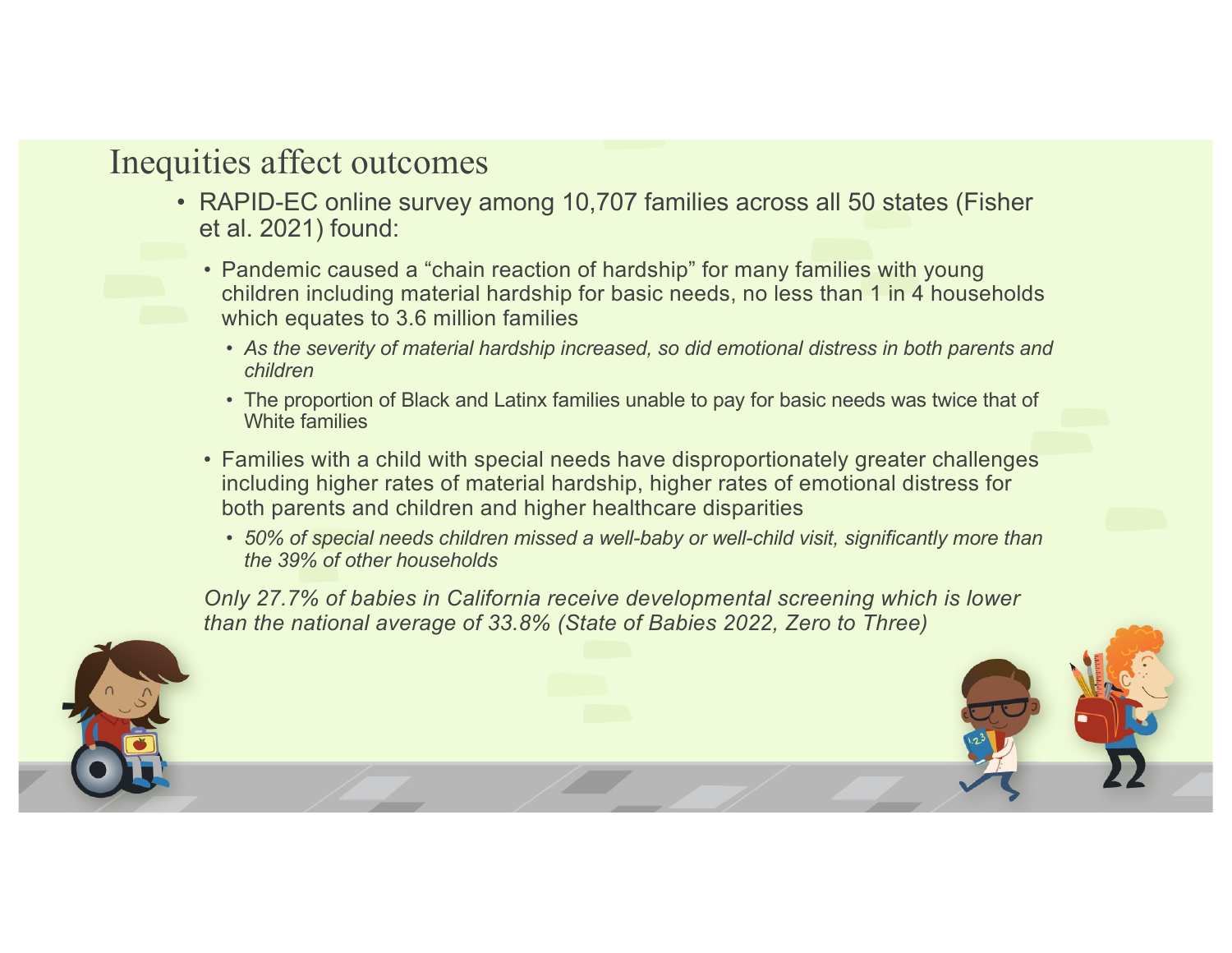## Inequities affect outcomes

- University of Connecticut national survey of 407 caregivers of children with and without a developmental disability (Chafouleas and Lovino, 2020)
	- Caregivers of children with developmental disabilities experienced significantly higher caregiver burden, depression, anxiety and stress than caregivers of typically developing children during the pandemic.
- UCLA and UC Riverside Primary Care and LEND clinics survey of Covid 19 impacts
	- 70.6% child behavior difficulties
	- 64.7% mental issues
	- 58.8% physical issues
	- 52.9% childcare issues
	- 41.2% financial issues

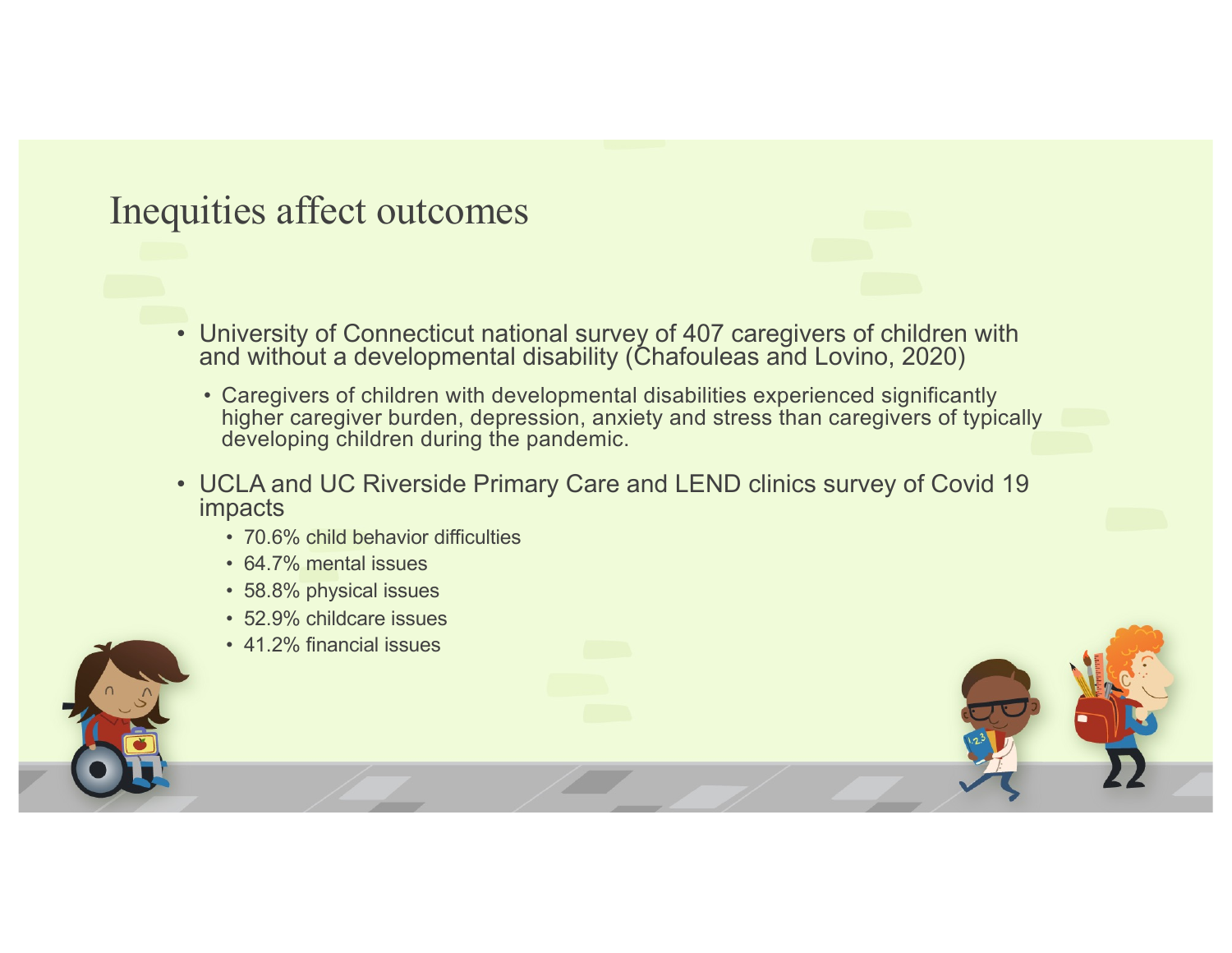## US Dept of Health and Human Services Jones 2021

- In July 2020, approximately 20% of households with children under five (2 million households) reported having a very hard time paying for basic needs since March 2020
- Low income Black and Latino households with children reported being more likely to experience emotional and behavioral problems
- Children living with a disability reported higher levels of emotional difficulty
- Families with a child with a disability were more likely to experience an interruption in child care during the pandemic
	- Children under five from lower-income households, single-parent families, Black households as well as young children with disabilities experienced the largest increases in emotional or behavioral problems

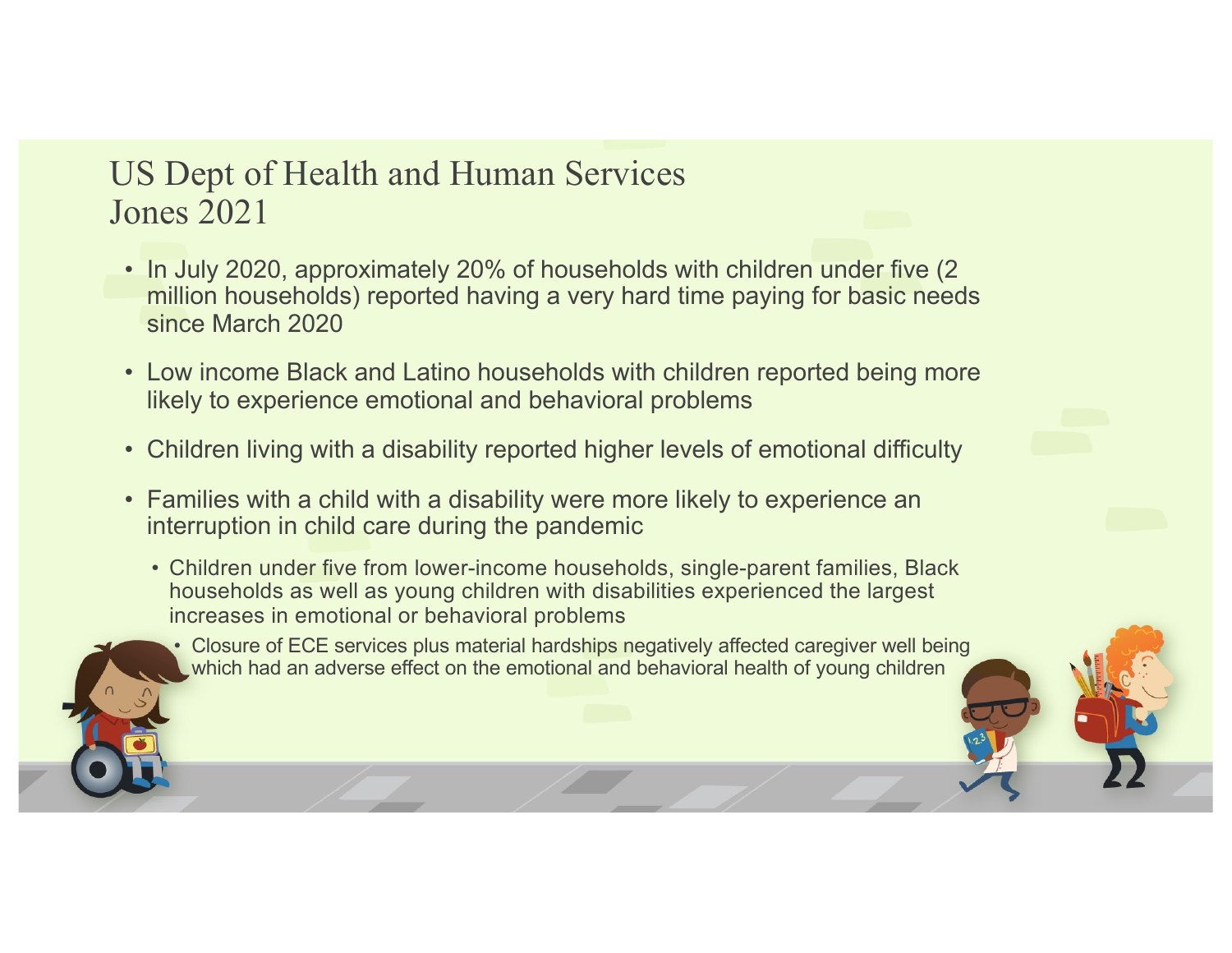### Neonatal care during the Pandemic

- Covid 19 in pregnancy associated with preterm birth in California (Karasek et al. 2021)
	- Covid 19 diagnosis was associated with *a 40% increase in preterm birth and a 60% increase in very preterm birth*
	- In Ca. Covid 19 diagnosis rates in pregnant women increased across all ethnic groups but were disproportionately higher among Latinx, American Indian, and Native Hawaiian/Pacific Islander women and among people with public insurance.
		- Latinx mothers represented 47% of the sample and 72% of Covid 19 positive cases
- Parents of 169 NICU babies in a national survey among 38 states reported extremely stressful experiences during the pandemic
	- Parents reported extreme isolation and disconnection, disruption to their family with almost half of families reporting only one parent was allowed into the NICU at a time, and concerns about child development due to lack of shared experiences and lack of visible facial expressions due to masks
- Global experience of 2,103 participants from 56 countries (Kostenzer et al. 2021) reported similar responses to the US study including:
	- 63% of families were not allowed to be accompanied by another person in NICU and 52% did not have a support person present during the birth
	- Only 10% reported that skin to skin (Kangaroo care) was initiated immediately after birth
	- Restrictions of time allowed with their babies included 15% with none at all, 30% were permitted up to one hour
		- 78% worried about Covid during pregnancy and 92% worried about Covid after birth

*Research shows that the separation of parents and their newborn can impair developmental outcomes (Gale et al. 2021)*